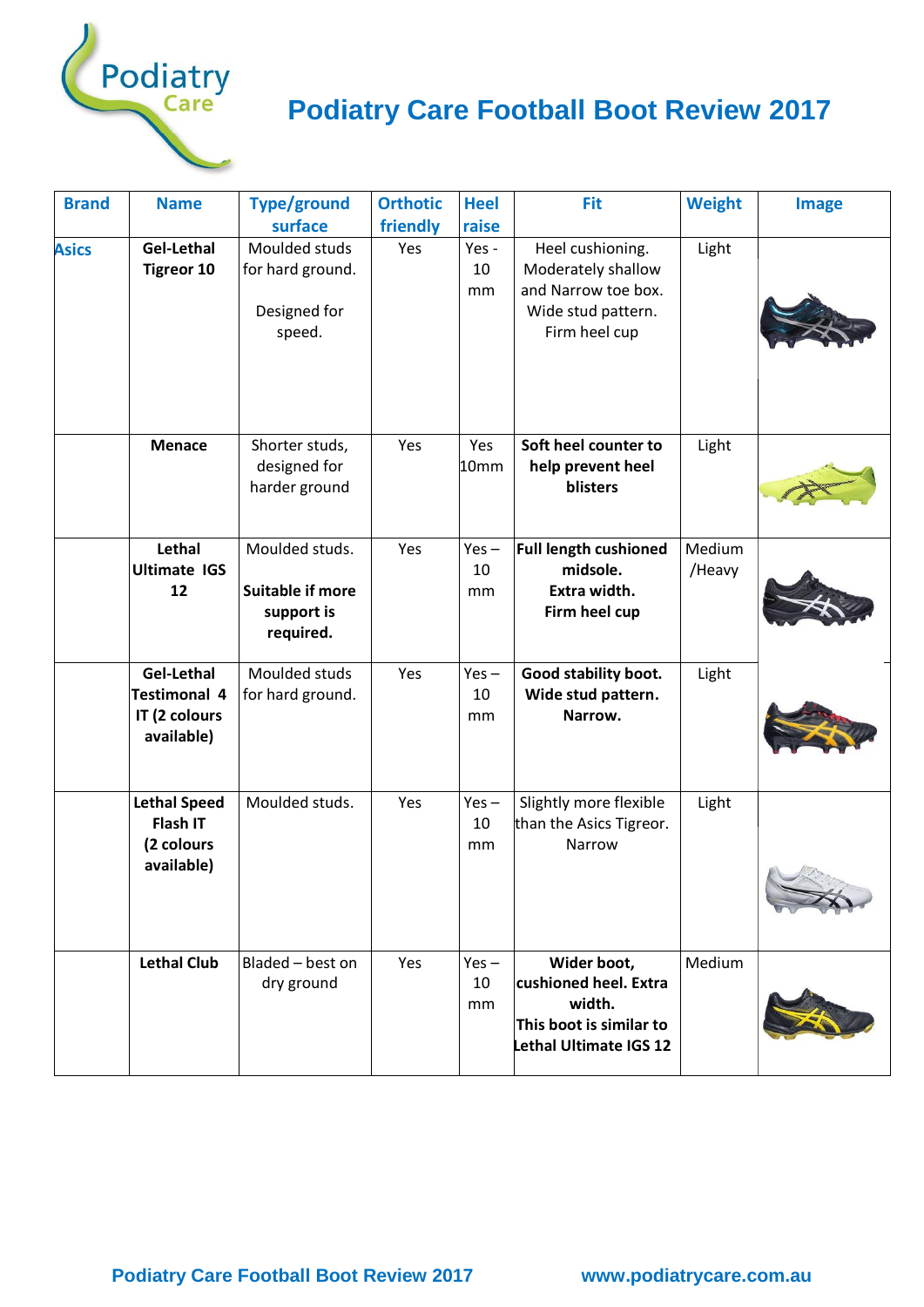|             | <b>Lethal Legacy</b>                                          | Moulded studs,<br>suitable for all<br>grounds.                                          | Yes                                                                    | Yes<br>10mm | Wider forefoot. Light<br>and responsive.                                                                                                                                   | Light            |  |
|-------------|---------------------------------------------------------------|-----------------------------------------------------------------------------------------|------------------------------------------------------------------------|-------------|----------------------------------------------------------------------------------------------------------------------------------------------------------------------------|------------------|--|
| <b>Nike</b> | <b>Mercurial</b><br><b>Victory VI FG</b>                      | Moulded studs -<br>very shallow in<br>comparison to<br>Asics boots,<br>spaced far apart | **Check<br>with your<br>podiatrist<br>for<br>suitability               | No          | Narrow fit. Low cut.<br>Flexible mid sole.<br>Minimal support. This<br>boot also has a model<br>with a built in 'sock'<br>which can make fitting<br>an orthotic difficult. | Light            |  |
|             | <b>Mercurial</b><br>Vortex II FG (2<br>colour<br>options)     | Moulded studs -<br>very shallow in<br>comparison to<br>Asics boots,<br>spaced far apart | No                                                                     | No          | Very Narrow fit. Low<br>cut. Minimal support.<br><b>Very Shallow</b>                                                                                                       | Light            |  |
|             | <b>Hyper</b><br>Venom<br>$(2$ models -<br>Phade &<br>Phelon)  | Moulded studs.                                                                          | <b>**Check</b><br>with your<br><b>Podiatrist</b><br>for<br>suitability | No          | Slightly wider than the<br>Mercurial. Low cut.<br>Minimal support                                                                                                          | Light            |  |
|             | <b>Tiempo</b><br>(multiple<br>$models - all$<br>very similar) | Moulded studs.<br>Studs are narrow<br>- suitable for dry<br>ground                      | Yes                                                                    | No          | Widest Nike boot.<br>Broad forefoot. Low<br>cut. Adequate<br>support. 'Support<br>cage' for lateral<br>control                                                             | Light            |  |
| <b>Puma</b> | evoPOWER                                                      | Moulded conical<br>and bladed studs<br>for all surfaces.<br>Studs are<br>shallow.       | <b>**Check</b><br>with your<br><b>Podiatrist</b><br>for<br>suitability | No          | Lightweight. Gradual<br><b>Stability Frame</b>                                                                                                                             | Light/<br>medium |  |
|             | evoSPEED                                                      | Moulded studs -<br>shallow                                                              | **Check<br>with your<br><b>Podiatrist</b><br>for<br>suitability        | No          | Lightweight - this<br>boot is similar to the<br>Nike Mercurial range                                                                                                       | Super-<br>light  |  |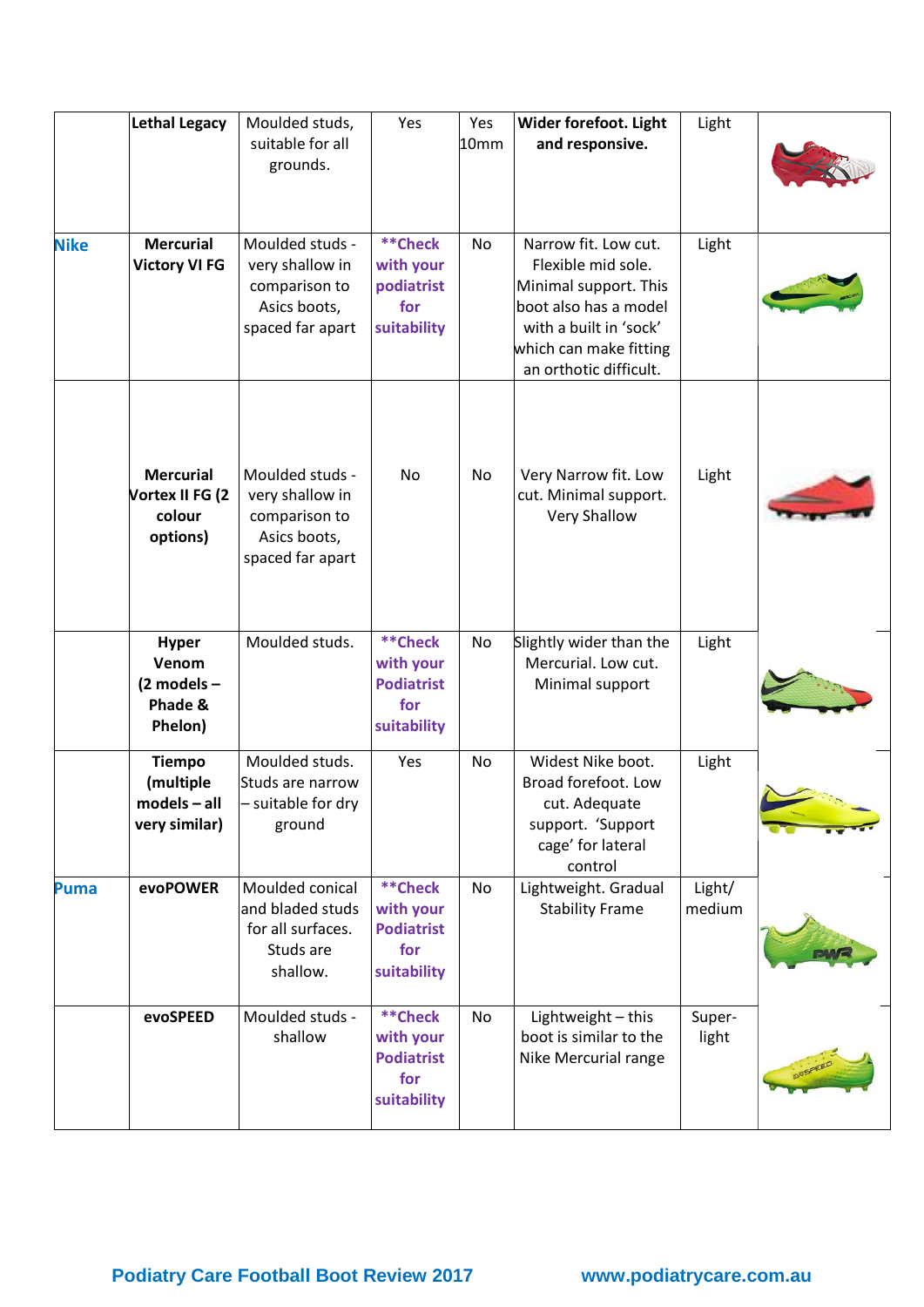| <b>Adidas</b> | X16.3                               | Moulded studs-<br>very shallow                        | Yes                           | No              | Dynamic collar.<br>Minimal support.<br>Lateral / medial<br>'support cage'.                                                                                | Medium |  |
|---------------|-------------------------------------|-------------------------------------------------------|-------------------------------|-----------------|-----------------------------------------------------------------------------------------------------------------------------------------------------------|--------|--|
|               | <b>Kaiser Liga 5</b><br>FG          | Moulded Studs                                         | Yes                           | No              | Wider fit $-$ similar to<br><b>Adidas Copa Mundial</b>                                                                                                    | Light  |  |
|               | Copa Mundial                        | Moulded studs<br>for durability on<br>firm grounds.   | Yes                           | No              | Deep, shaped ankle<br>for extra comfort                                                                                                                   | Medium |  |
|               | ACE 17.1,<br>17.2, 17.3             | Moulded studs<br>for all surfaces                     | see note in<br>'Fit'          | No              | Narrow, built in collar<br>in some models can<br>make it difficult to fit<br>orthotics                                                                    | Light  |  |
| <b>Blades</b> | <b>Legend Elite</b><br><b>Speed</b> | Graduated blade<br>lengths to reduce<br>muscle strain | Yes                           | Yes<br>10<br>mm | Wider fit.<br>Good cushioning.<br>Internal Heel counter<br>supports the Achilles<br>for lateral movements                                                 | Medium |  |
|               | Legend<br><b>Adrenaline</b>         | Low profile<br>blades                                 | yes                           | Yes<br>5mm      | 5mm removable EVA<br>wedge. Internal heel<br>counter.                                                                                                     | Medium |  |
|               | <b>Legend Max</b>                   | Low profile<br>blades                                 | yes                           | Yes<br>10mm     | 10mm removable<br>internal heel raise,<br>EVA.<br>Up to size 16.5, can fit<br>larger orthotic, widest<br>in range.<br>Stainless steel stability<br>shank. | Medium |  |
|               |                                     |                                                       | <b>Women's football boots</b> |                 |                                                                                                                                                           |        |  |